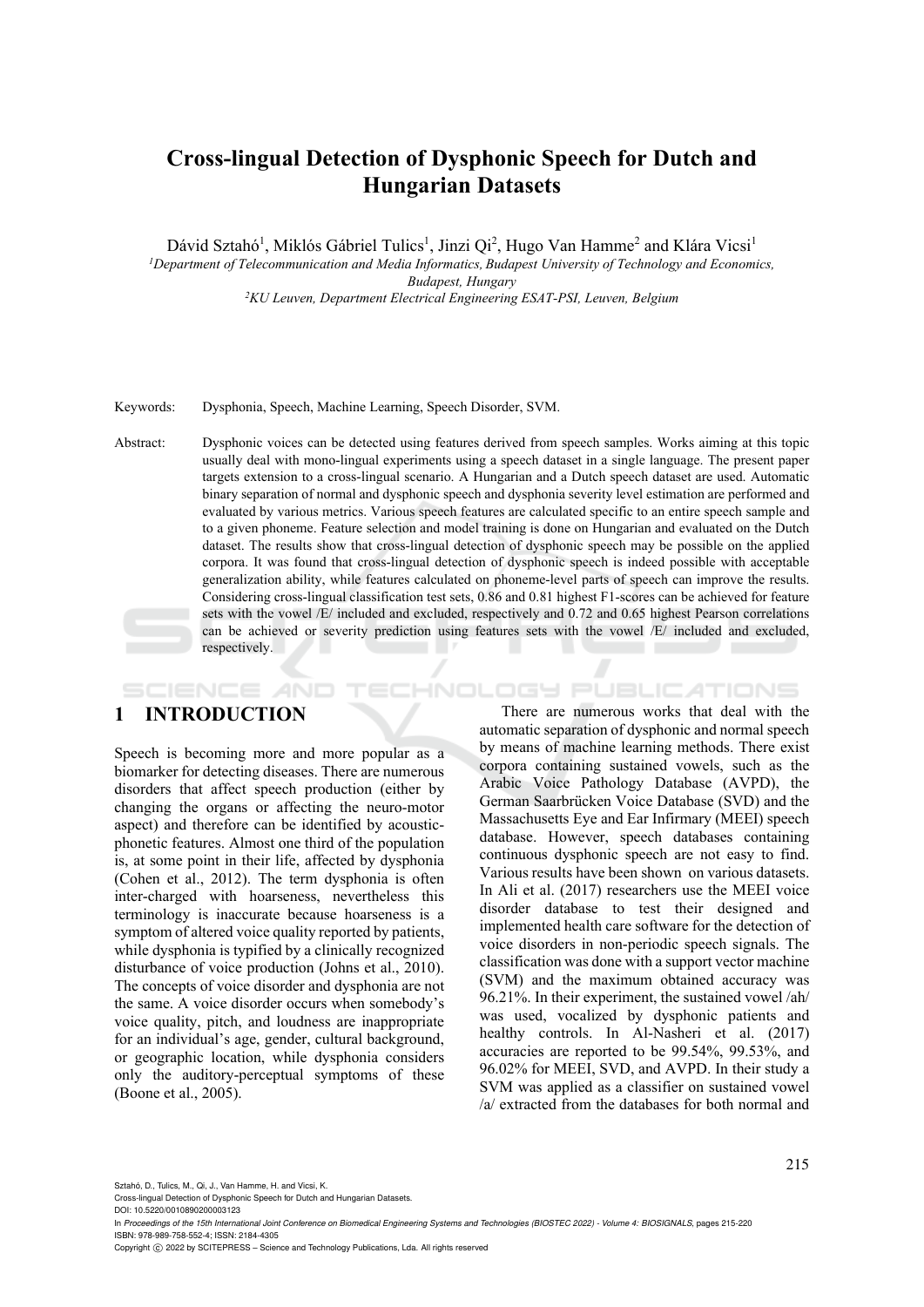pathological voices. Some of the works presented on the MEEI voice disorder database reveal very high results that led researchers to question the usefulness of the database. Muhammad et al. in (Muhammad et al., 2017) argue that the normal and pathological voices are recorded in two different environments in this database. Therefore, it is hard to distinguish whether the system is classifying voice features or environments. Using continuous speech is a different matter. Vicsi and her colleagues (Vicsi et al., 2011) used acoustic features measured from continuous speech to classify 59 speakers into healthy (26 speakers) and dysphonia (33 speakers) groups. Their classification accuracies were in the range of 86%- 88%. Thus, these evaluations aiming for automatic separation of dysphonic and normal speech are hard to compare, because of the different datasets they used.

Multilingual evaluation of such experiments and methods is rare. In (Shinohara et al., 2017), dysarthric speech is considered for corpora in three languages. The research uses only pitch related features and the experiments are monolingual, meaning that detection possibilities are evaluated on each dataset separately, but not done in a cross-lingual way. The aim of this work is to introduce a cross-language detection evaluation done on dysphonic speech from Hungarian and Dutch corpora. Beside the two-class decision, cross-lingual experiments are done also for estimating the severity of dysphonia. A support vector machine is used for classification and support vector regression (SVR) is used for severity estimation.

In the next Section, the corpora and the methods used are introduced along with the evaluation scenarios. In Section 3, the results are detailed followed by their discussion.

### **2 METHODS**

#### **2.1 Database**

Two dysphonic speech datasets were used for the study: a Hungarian and a Dutch containing the same short tale ('The North Wind and the Sun') in each language. All patients gave signed consent for their voices to be recorded. Hungarian voice samples were collected from patients during their appointments at the Department of Head and Neck Surgery of the National Institute of Oncology. Each patient was a native speaker of Hungarian. A total of 148 patients were recorded (75 females and 73 males). The RBH scale (Wendler et al., 1986) was used for assessing

the state of the patients, which gives the severity of dysphonia, where R stands for roughness, B for breathiness and H for overall hoarseness. H was used for severity labels for the Hungarian samples, ranging from 0 to 3: 0 - no hoarseness, 1 - mild hoarseness, 2 - moderate hoarseness, 3 - severe hoarseness. Beside the patient samples, 160 healthy samples were recorded with the same age distribution. The distribution of the H value in the dataset is shown in Table 1.

Dutch samples were recorded at the university hospital of KU Leuven, Belgium, from a total of 30 patients visiting their speech therapist. Samples were assessed according to the GRBAS (Grade - overall judgement of hoarseness, Roughness, Breathiness, Asthenia, Strain) scale by Hirano's study in 1981 in the Anglo-Saxon and Japanese territory (Omori, 2011). The value G was used as severity labels, which ranges from 0 to 3, where 0 is the lack of hoarseness (normal), 1 is a slight degree, 2 is a medium degree, and 3 is a high degree of hoarseness. Beside the patient samples, 30 healthy samples were recorded with the same age distribution. The distribution of the G value in the dataset is shown in Table 1. Both H and G values mean the hoarseness of the voice in the different assessment protocols. For the sake of clarity, throughout the paper we will use the notation 'H' for the severity of both datasets.

Automatic segmentation of the corpora was done by force-alignment automatic speech recognition (ASR) using the available transcription for both languages (Kiss et al., 2013).

Table 1: Hoarseness distribution of datasets.

|        |           | hoarseness assessment |    |    |    |  |
|--------|-----------|-----------------------|----|----|----|--|
|        |           |                       |    |    |    |  |
| datase | Hungarian | 160                   | 46 | 57 | 45 |  |
|        | Dutch     | 30                    |    | 17 |    |  |

#### **2.2 Acoustic Features**

The list of acoustic features used in the study is shown in Table 2. It shows how each feature is summarized for a sample (its mean value, standard deviation or range). The calculation frame is also shown for each feature. A feature can be calculated on the entire sample without segmentation or only on phoneme /E/ (SAMPA alphabet) using phoneme level segmentation. /E/ was selected because, apart from the unstable schwa, it is the most frequent vowel in Dutch and Hungarian. The exact calculation place is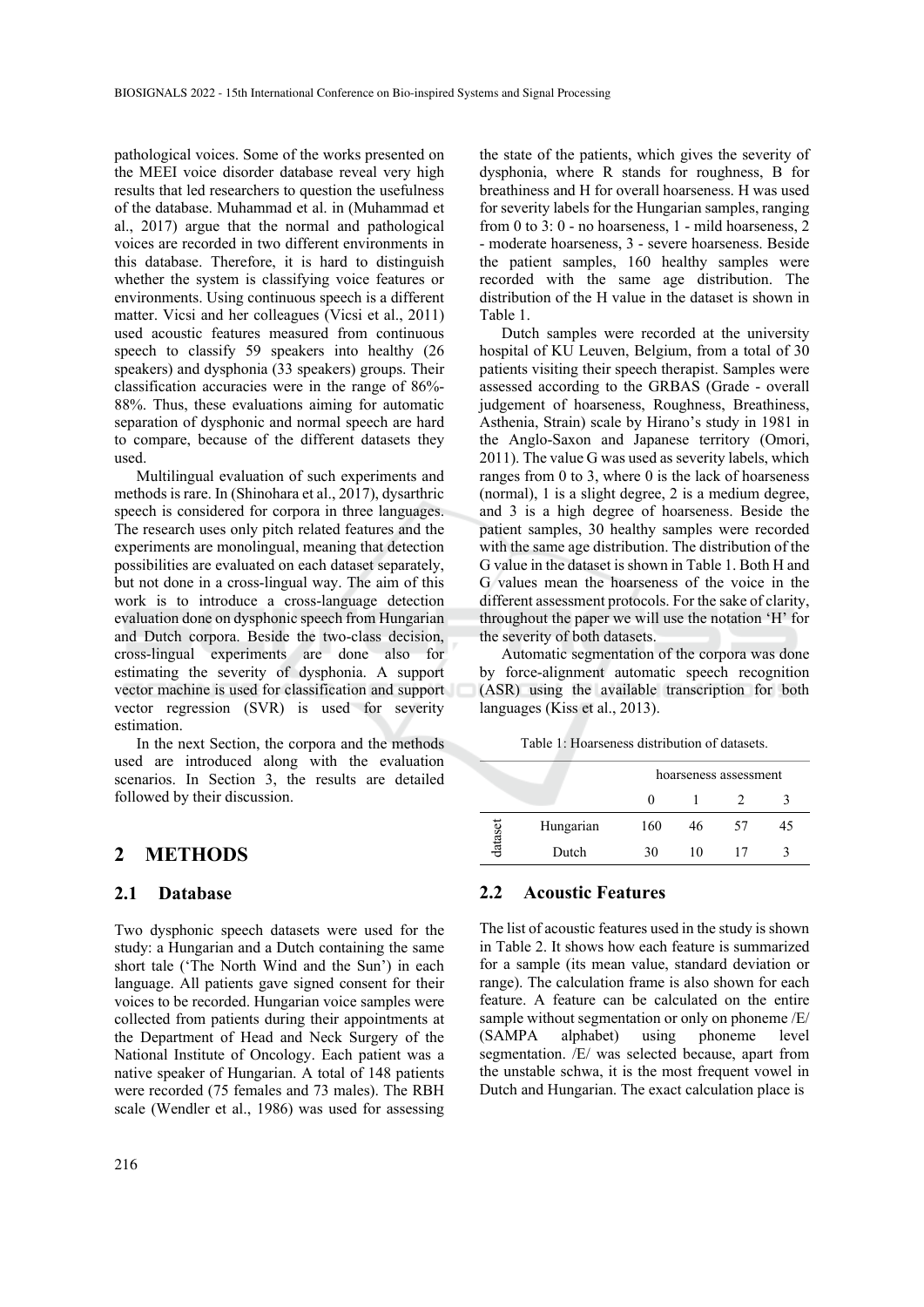| Feature                                    | <b>Calculation function for a sample</b>                                    | <b>Calculation frame</b> | Calculated on          |  |  |  |  |
|--------------------------------------------|-----------------------------------------------------------------------------|--------------------------|------------------------|--|--|--|--|
| intensity                                  | mean, standard deviation, range<br>$(full, 1, 5, 10, 25$ percentile)        | $100 \text{ ms}$         | full sample, vowel /E/ |  |  |  |  |
| pitch                                      | mean, standard deviation, range<br>$(tull, 1, 5, 10, 25$ percentile), slope | $64 \text{ ms}$          | full sample, vowel/E/  |  |  |  |  |
| mfcc                                       | mean                                                                        | $25 \text{ ms}$          | full sample, vowel /E/ |  |  |  |  |
| jitter                                     | mean, standard deviation                                                    | $64 \text{ ms}$          | full sample, vowel /E/ |  |  |  |  |
| shimmer                                    | mean, standard deviation                                                    | $64 \text{ ms}$          | full sample, vowel /E/ |  |  |  |  |
| <b>HNR</b>                                 | mean, standard deviation                                                    | $64 \text{ ms}$          | full sample, vowel /E/ |  |  |  |  |
| <b>SPI</b>                                 |                                                                             | $25 \text{ ms}$          | full sample, vowel /E/ |  |  |  |  |
| first two formants and<br>their bandwidths | mean, standard deviation                                                    | $25 \text{ ms}$          | vowel $/E/$            |  |  |  |  |
| IMF ENTROPY RATIO                          |                                                                             | full vowel               | vowel $/E/$            |  |  |  |  |

Table 2: List of acoustic features and their calculation details.

Table 3: Dysphonia classification results using model trained on Hungarian samples.

| features        | case                                                                                             |                                        | sens | spec     | F1      | <b>AUC</b>  |
|-----------------|--------------------------------------------------------------------------------------------------|----------------------------------------|------|----------|---------|-------------|
|                 | feature selection on Hungarian samples                                                           | 0.88                                   | 0.85 | 0.90     | 0.87    | 0.92        |
| with $/E/$      | evaluation on Dutch samples                                                                      | 0.86                                   | 0.86 | 0.87     | 0.86    | 0.95        |
|                 | feature selection on Hungarian samples                                                           | 0.82                                   | 0.77 | 0.88     | 0.81    | 0.90        |
| without /E/     | evaluation on Dutch samples                                                                      | 0.81                                   | 0.83 | 0.80     | 0.81    | 0.91        |
| <b>features</b> | Table 4: Dysphonia severity estimation results using model trained on Hungarian samples.<br>case |                                        |      | Spearman | Pearson | <b>RMSE</b> |
|                 |                                                                                                  |                                        |      |          |         |             |
| with $/E/$      |                                                                                                  | feature selection on Hungarian samples |      |          | 0.75    | 0.75        |
|                 | testing on Dutch samples                                                                         |                                        |      | 0.74     | 0.72    | 0.79        |
| without /F/     | feature selection on Hungarian samples                                                           |                                        | 0.71 | 0.73     | 0.79    |             |
|                 |                                                                                                  |                                        |      |          |         |             |

also noted in the table. Each feature was calculated with a 10 ms timestep.

## **2.3 Classification and Regression**

Binary classification (healthy vs. dysphonic speech) was done by support vector machines (Chang & Lin, 2011) (c-SVM). SVM was chosen as it is a common baseline classifier with appropriate performance and generalization ability achieved on limited number of data (Tulics et al., 2019). A linear kernel function was used and the hyperparameter C (cost) was set to 1. Severity of dysphonia was estimated by support vector regression (epsilon-SVR). Also here, a linear kernel function was applied with C set to 1. Crosslingual experiment scenarios were created in which the Dutch corpus was applied as an independent test dataset and the corpus of the Hungarian samples was used as a training-development set in a 10-fold crossvalidation setup (folds are disjoint over the speaker

set). Because the Dutch corpus had a limited number of samples, training a model with these samples is not yet possible. Feature selection was done on the training-development set by applying an evolutionary algorithm (Jungermann, 2009) (parameters: 5 as population size, 1 as minimum number of features, 30 as maximum number of generations). The experiments were carried out in RapidMiner 9.2 (RapidMiner).

Performance of classification was evaluated by the following metrics: accuracy, sensitivity, specificity, F1-score and are under the curve (AUC) score. Severity score estimation (regression) was evaluated by Spearman and Pearson correlation and root mean square error (RMSE).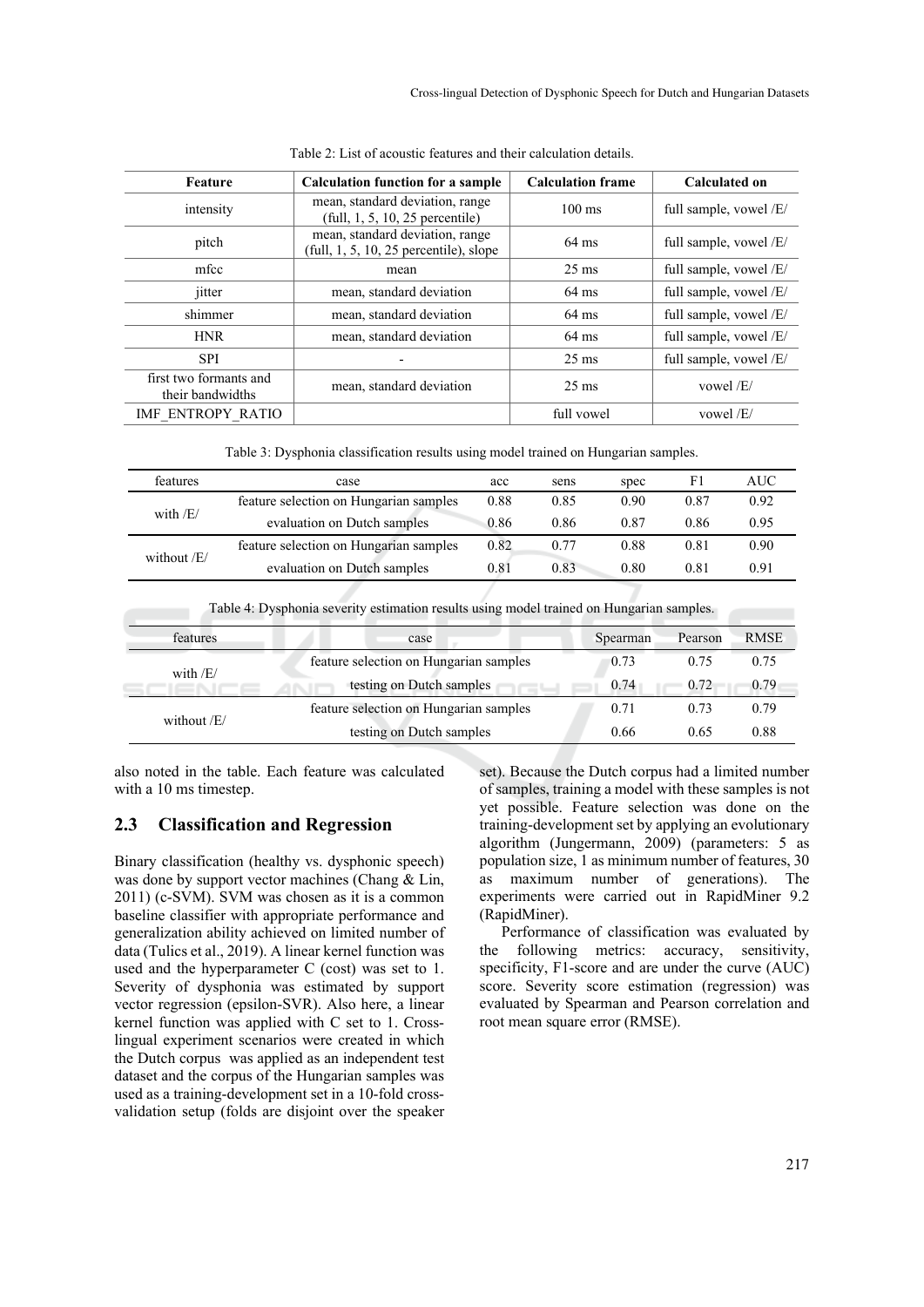## **3 RESULTS**

Classification and regression tests were carried out to evaluate the cross-lingual detection possibilities of speech samples of dysphonia. The automatic separation possibility of dysphonic speech was examined through binary classification and automatic severity level estimation was investigated by regression. Due to the cross-lingual nature of the



Figure 1: Scatter plot of original and the estimated H scores for Hungarian-Dutch cross-lingual scenario *with* features derived from the vowel /E/.



Figure 2: Scatter plot of original and the estimated H scores for Hungarian-Dutch cross-lingual scenario *without* features derived from the vowel /E/.

experiments, training and test samples differ in language, so language specific features may reduce performance. Therefore, two sets of initial feature sets were applied: one including all features calculated both on the entire sample and on the vowels /E/ (listed in Table 1), and the other set was a reduced set including only the features calculated on the entire sample without applying any features resulting from language specific pre-processing. Our aim was to examine if language-dependent processing such as phoneme-level segmentation and calculation of features of phoneme /E/ could improve or worsen the results.

#### **3.1 Dysphonic Speech Classification**

Results of classification evaluation are shown in Table 3 for the two feature sets (with and without features derived from vowel /E/, respectively). Accuracy, sensitivity, specificity, F1-score and AUC values are shown, in this order. Results on both the training-development and the test sets are shown. If both are equal or close, the generalization ability of the trained model can be considered good in the targeted language. As the table shows, training on Hungarian samples, both feature sets have a good generalization. Features using vowel /E/ performed better in this case. Considering test sets, 0.86 and 0.81 highest F1-scores can be achieved for feature sets with the vowel /E/ included and excluded, respectively.

#### **3.2 Dysphonic Severity Estimation**

Similar to classification, results of severity score estimation (regression) are shown in Table 4 for the two feature sets (with and without features derived from vowel /E/, respectively). Spearman, Pearson correlations and root mean square error (RMSE) values are shown, in this order. As expected, similar tendencies can be observed for both cross-lingual directions and feature sets. Training the model with Hungarian samples and evaluating it on Dutch samples shows a high generalization ability and a reasonable accuracy, with better results using all features. Considering test sets, 0.72 and 0.65 highest Pearson correlations can be achieved for features sets with the vowel /E/ included and excluded, respectively. Figures 1 and 2 show the scatter plots of original and the estimated H scores for the two features sets. Markers are plotted with transparent colours in order to see their distribution.

## **4 DISCUSSION**

As the results show, cross-lingual detection of dysphonic speech may be possible. There are two main statements that can be derived from the analysis: (1) an acceptable generalization ability can be achieved and (2) phoneme-level features measured on /E/ can enhance cross-lingual results.

The Hungarian sample set contains much more samples than the Dutch set  $({\sim}5$  times more). This surely has a significant effect on performance. Results here are obtained by building models using Hungarian samples and evaluating them on the Dutch corpus, while the other direction is not possible due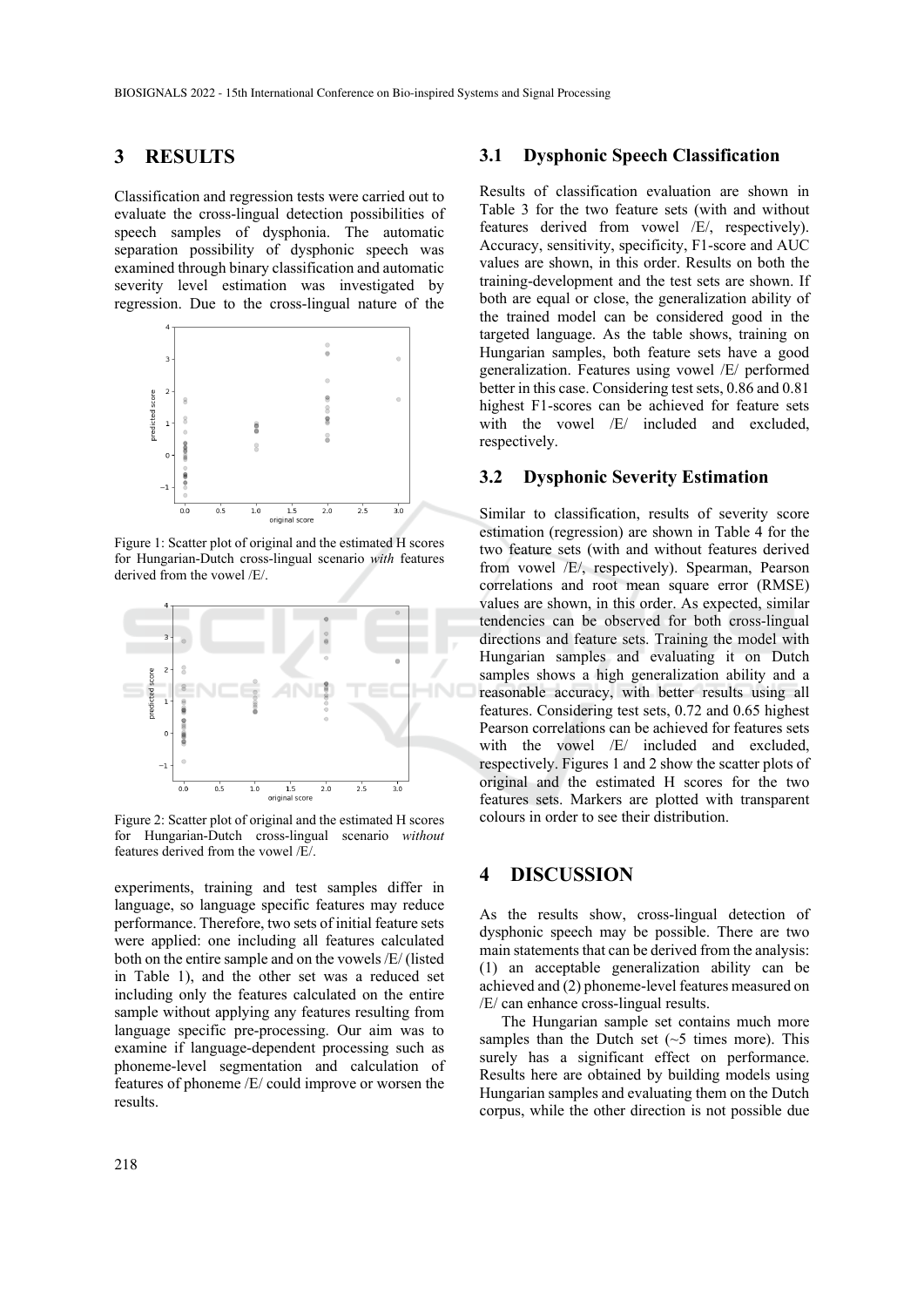to the low number of Dutch samples. It is clear that 30 samples are not enough for building a model, let alone a model sufficient for cross-lingual purposes. It may lead to overfitting and low generalization. Training the model with the Hungarian set results in comparable evaluation metrics on the development and the test sets, showing a good generalization ability. About 300 samples (the used Hungarian corpus) seems to be sufficient to train a model for cross-lingual usage. Here, the goal was not to maximize the performance of one language, but to do a preliminary study on cross-lingual detection possibilities using the dataset. A comprehensive study on the Hungarian sample set has been carried out by Tulics et al. (2019).

Features calculated on phonemes also seem to have an effect on cross-lingual performance. These features can increase performance, as was seen with models built on Hungarian samples. Segmentation was done automatically by force-alignment ASR. Naturally, this automatic method may have errors, but it seems that performance increase is possible even with such a fully automatic pipeline.

Regression results show the same tendency as classification. A higher level of severity increases the dysphonia separation ability of features.

Two languages are considered here, Dutch and Hungarian, mainly because there were speech samples available with same linguistic content. However, we acknowledge that this somewhat limits the cross-lingual generalization ability due to the spectral similarities of the two languages. As a future research, it would be good to extend the study with languages with larger differences.

## **5 CONCLUSIONS**

In the present work, cross-lingual experiments of dysphonic voice detection and dysphonia severity level estimation are carried out. The results show that this is possible using the datasets presented. Various acoustic features are calculated on the entire speech samples and at the phoneme level.

It was found that cross-lingual detection of dysphonic speech is indeed possible with acceptable generalization ability and features calculated on phoneme-level parts of speech can in improve the results. Support vector machines and support vector regression are used as classification and regression methods. Feature selection and model training is done on dataset using 10-fold cross validation of one (source) language and evaluated on the other (target) language. Considering cross-lingual classification

test sets, 0.86 and 0.81 highest F1-scores can be achieved for features sets with the vowel /E/ included and excluded, respectively and 0.72 and 0.65 highest Pearson correlations can be achieved for features sets with the vowel /E/ included and excluded, respectively. In the future, cross-linguistic experiments are considered using more language independent feature extraction techniques and extended datasets.

## **ACKNOWLEDGEMENTS**

Project no. K128568 has been implemented with the support provided from the National Research, Development and Innovation Fund of Hungary, financed under the K\_18 funding scheme. The research was partly funded by the CELSA (CELSA/18/027) project titled: "Models of Pathological Speech for Diagnosis and Speech Recognition".

# **REFERENCES**

- Ali, Z., Talha, M., & Alsulaiman, M. (2017). A practical approach: Design and implementation of a healthcare software for screening of dysphonic patients. IEEE Access, 5, 5844–5857.
- Al-Nasheri, A., Muhammad, G., Alsulaiman, M., Ali, Z., Malki, K. H., Mesallam, T. A., & Ibrahim, M. F. (2017). Voice pathology detection and classification using auto-correlation and entropy features in different frequency regions. Ieee Access, 6, 6961–6974.
- Boone, D. R., McFarlane, S. C., Von Berg, S. L., & Zraick, R. I. (2005). The voice and voice therapy.
- Chang, C.-C., & Lin, C.-J. (2011). LIBSVM: A library for support vector machines. ACM Transactions on Intelligent Systems and Technology, 2(3), 27:1-27:27.
- Cohen, S. M., Kim, J., Roy, N., Asche, C., & Courey, M. (2012). Prevalence and causes of dysphonia in a large treatment-seeking population. The Laryngoscope, 122(2), 343–348.
- Johns, M. M., Sataloff, R. T., Merati, A. L., & Rosen, C. A. (2010). Shortfalls of the American Academy of Otolaryngology–Head and Neck Surgery's Clinical practice guideline: Hoarseness (dysphonia). Otolaryngology-Head and Neck Surgery, 143(2), 175– 177.
- Jungermann, F. (2009). Information extraction with rapidminer. Proceedings of the GSCL Symposium'Sprachtechnologie Und EHumanities, 50– 61.
- Kiss, G., Sztahó, D., & Vicsi, K. (2013). Language independent automatic speech segmentation into phoneme-like units on the base of acoustic distinctive features. 2013 IEEE 4th International Conference on